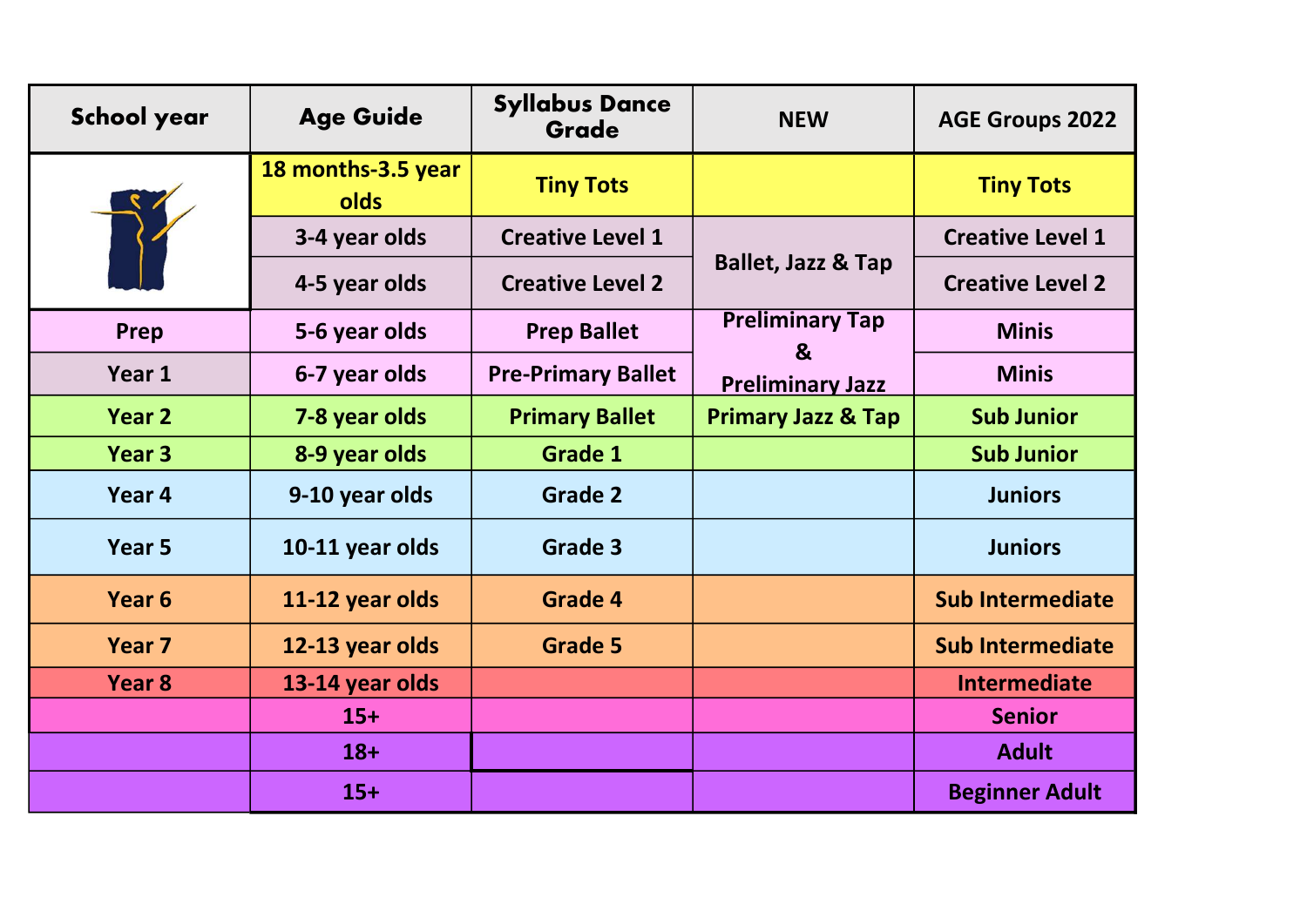|                                                                   | 2022 Term 2 Timetable                                      | as at 31st March 2022                                |                                                              |                                               |
|-------------------------------------------------------------------|------------------------------------------------------------|------------------------------------------------------|--------------------------------------------------------------|-----------------------------------------------|
| <b>Monday *Subject to change</b>                                  |                                                            | <b>Studio 1-5 at Sumner Park</b>                     |                                                              |                                               |
| Studio 1                                                          | <b>Studio 2</b>                                            | Studio 4                                             | <b>Studio 5</b>                                              | <b>Oxley Classes</b>                          |
|                                                                   |                                                            |                                                      |                                                              | <b>Creative Ballet</b><br>3:30-4:15pm         |
| <b>Ballet - RAD Grade 2</b><br>4:00-5:15pm                        | <b>Ballet - RAD Grade 3</b><br>4:00-5:15pm                 |                                                      | <b>Tap - Comdance</b><br>Grade 1<br>4:15-5:15pm              | <b>Creative Tap &amp; Jazz</b><br>4:15-5:00pm |
| <b>*Ballet - Senior Troupe</b><br>5:15-6:15pm<br>*Invitation Only |                                                            | <b>Jazz - Comdance</b><br>Grade 2<br>5:15-6:15pm     | <b>Jazz - Comdance</b><br>Grade 4<br>5:15-6.15pm             |                                               |
| <b>Ballet - RAD Adv</b><br><b>Foundation</b><br>6:15-7:30pm       | <b>Ballet-RAD</b><br><b>Intermediate</b><br>$6:15-7:15$ pm | <b>Tap - Comdance Grade</b><br>9/Open<br>6:15-7:15pm | *Jazz - 15 & Under Troupe<br>6:15-7:15pm<br>*Invitation Only |                                               |
| <b>Ballet-RAD Adv Foundation</b><br><b>Pointe</b>                 |                                                            | <b>Tap Adult Beginner</b><br>7:15-8:00pm             | <b>Jazz - Comdance</b><br><b>Grade 7</b><br>7:15-8:15pm      |                                               |
| 7:30-8:30pm                                                       |                                                            | <b>Jazz Adult Beginner</b><br>8:00-8:45pm            |                                                              |                                               |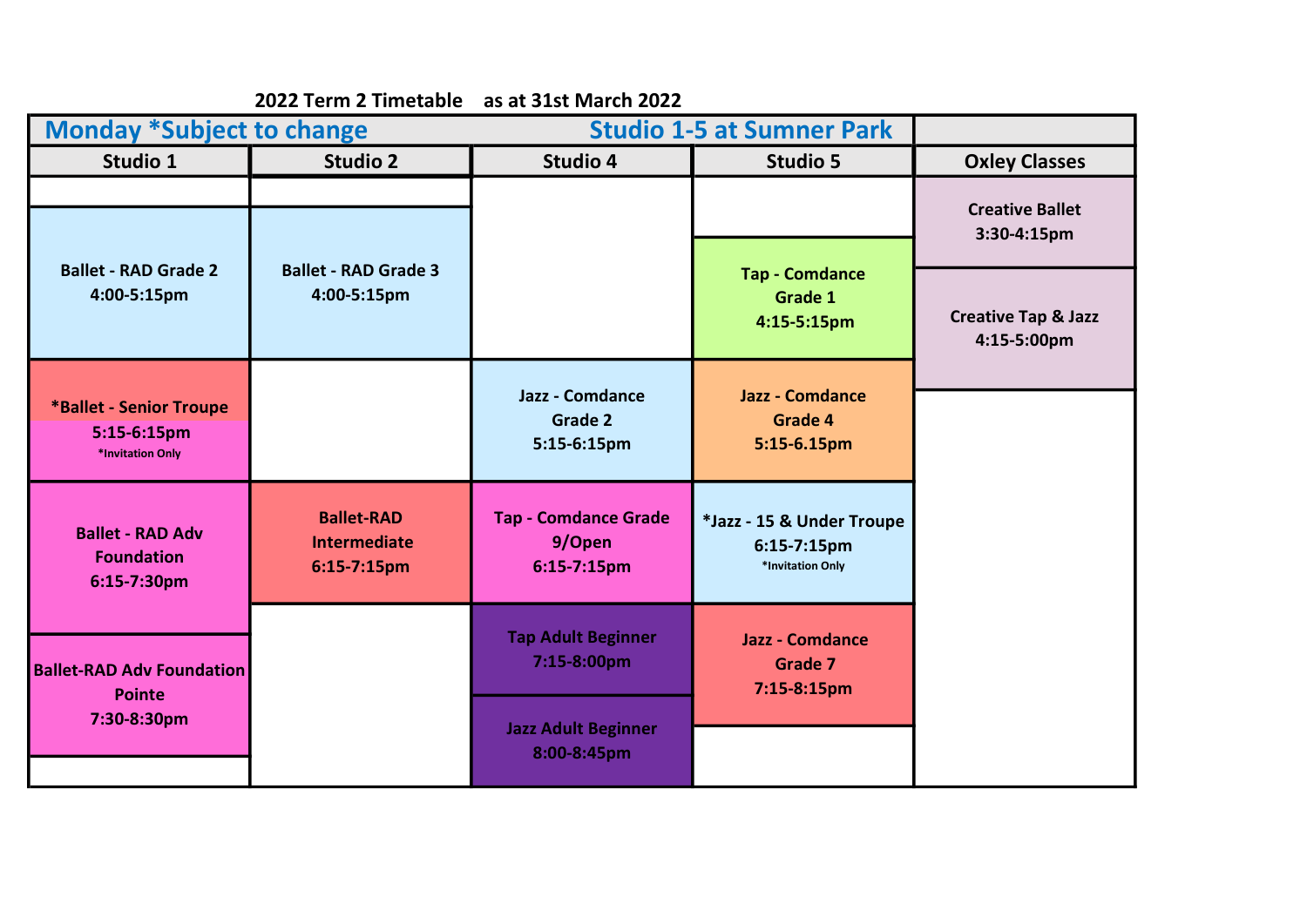| <b>Tuesday *Subject to change</b>                           |                                                                                                       | <b>Studio 1-5 at Sumner Park</b>                        |                                                         |                      |
|-------------------------------------------------------------|-------------------------------------------------------------------------------------------------------|---------------------------------------------------------|---------------------------------------------------------|----------------------|
| Studio 1                                                    | <b>Studio 2</b>                                                                                       | <b>Studio 4</b>                                         | Studio 5                                                | <b>Oxley Classes</b> |
|                                                             |                                                                                                       | <b>Creative Ballet</b><br>10:00-10.45am                 |                                                         |                      |
|                                                             |                                                                                                       |                                                         |                                                         |                      |
| <b>Ballet - RAD</b><br>Grade 1<br>4:00-5:00pm               |                                                                                                       | Tap & Jazz Combo<br><b>Mini</b><br>4:00-5:00pm          |                                                         |                      |
| <b>Ballet - RAD</b><br><b>Grade 4</b><br>$5:00 -$<br>6:30pm | <b>Tap &amp; Jazz Combo</b><br>Sub<br><b>Intermediate &amp;</b><br><b>Intermediate</b><br>5:00-6:00pm | <b>Jazz - Comdance</b><br><b>Grade 8</b><br>5:00-6:00pm | <b>Jazz - Comdance</b><br><b>Grade 5</b><br>5:00-6:00pm |                      |
|                                                             | <b>Contemporary Sub</b><br><b>Intermediate &amp;</b><br><b>Intermediate</b><br>6:00-7:00pm            | <b>Tap - Comdance</b><br>Grade 4<br>6:00-7:00pm         | <b>Cabaret/Open Jazz</b><br>6:00-7:00pm                 |                      |
| *Jazz - Senior Troupe<br>7:00-8:00pm<br>*Invitation Only    |                                                                                                       | <b>Tap Adult Open</b><br>7:00-8:00pm                    | <b>Contemporary</b><br><b>Senior</b><br>7:00-8:00pm     |                      |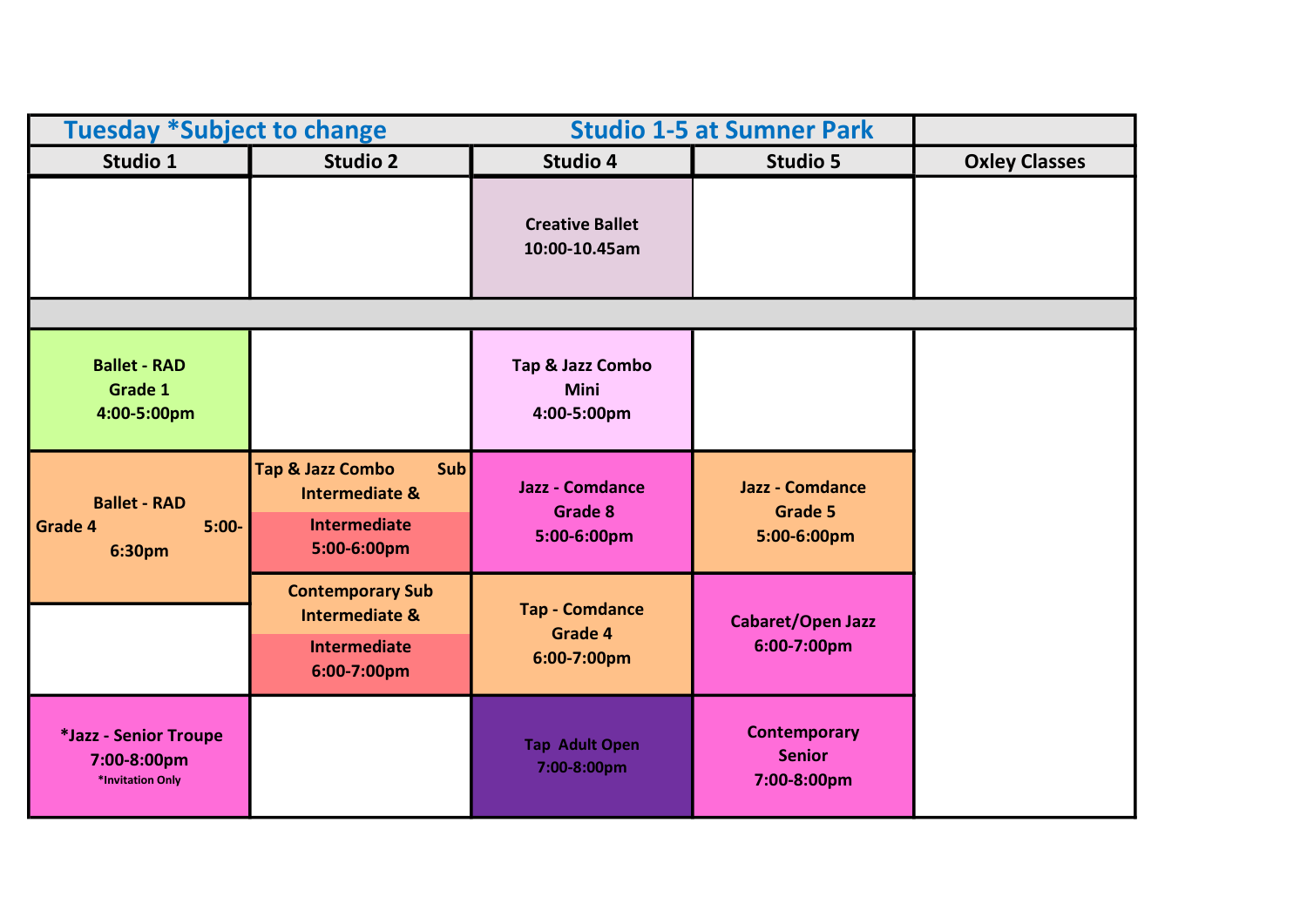| <b>Wednesday *Subject to change</b>                                  |                                                    | <b>Studio 1-5 at Sumner Park</b>                |                                                         |                      |
|----------------------------------------------------------------------|----------------------------------------------------|-------------------------------------------------|---------------------------------------------------------|----------------------|
| Studio 1                                                             | <b>Studio 2</b>                                    | Studio 4                                        | Studio 5                                                | <b>Oxley Classes</b> |
|                                                                      | <b>Creative Ballet</b><br>3:30-4:15pm              |                                                 |                                                         |                      |
| <b>Ballet Primary</b><br>4:00-4.45pm                                 | <b>Ballet - Prep</b><br>4:15-5:00pm                |                                                 | <b>Jazz - Comdance</b><br><b>Grade 1</b><br>4:00-5:00pm |                      |
| <b>Ballet - RAD Intermediate</b><br><b>Foundation</b><br>4:45-5:45pm | <b>Ballet</b><br><b>Pre-Primary</b><br>5:00-5.45pm | <b>Tap - Comdance</b><br>Grade 6<br>5:00-6:00pm | <b>Tap - Comdance</b><br><b>Grade 2</b><br>5:00-6:00pm  |                      |
| <b>Ballet - RAD Adv</b><br><b>Foundation</b>                         | <b>Ballet - RAD Intermediate</b>                   |                                                 | *Tap - 15 & under Troupe<br>6:00-7:00pm                 |                      |
| 5:45-7:00pm                                                          | 6:00-7:00pm                                        | <b>Ballet Adult Beginner</b>                    | *Invitation Only                                        |                      |
| <b>Ballet - RAD Intermediate</b><br><b>Pointe</b>                    |                                                    | 6:30-7:30pm                                     | <i><b>*Tap Senior Troupe</b></i>                        |                      |
| 7:00-8:00pm                                                          |                                                    | <b>Ballet Adult Open</b>                        | 7:00-8:00pm<br>*Invitation Only                         |                      |
|                                                                      |                                                    | 7:30-8:45pm                                     |                                                         |                      |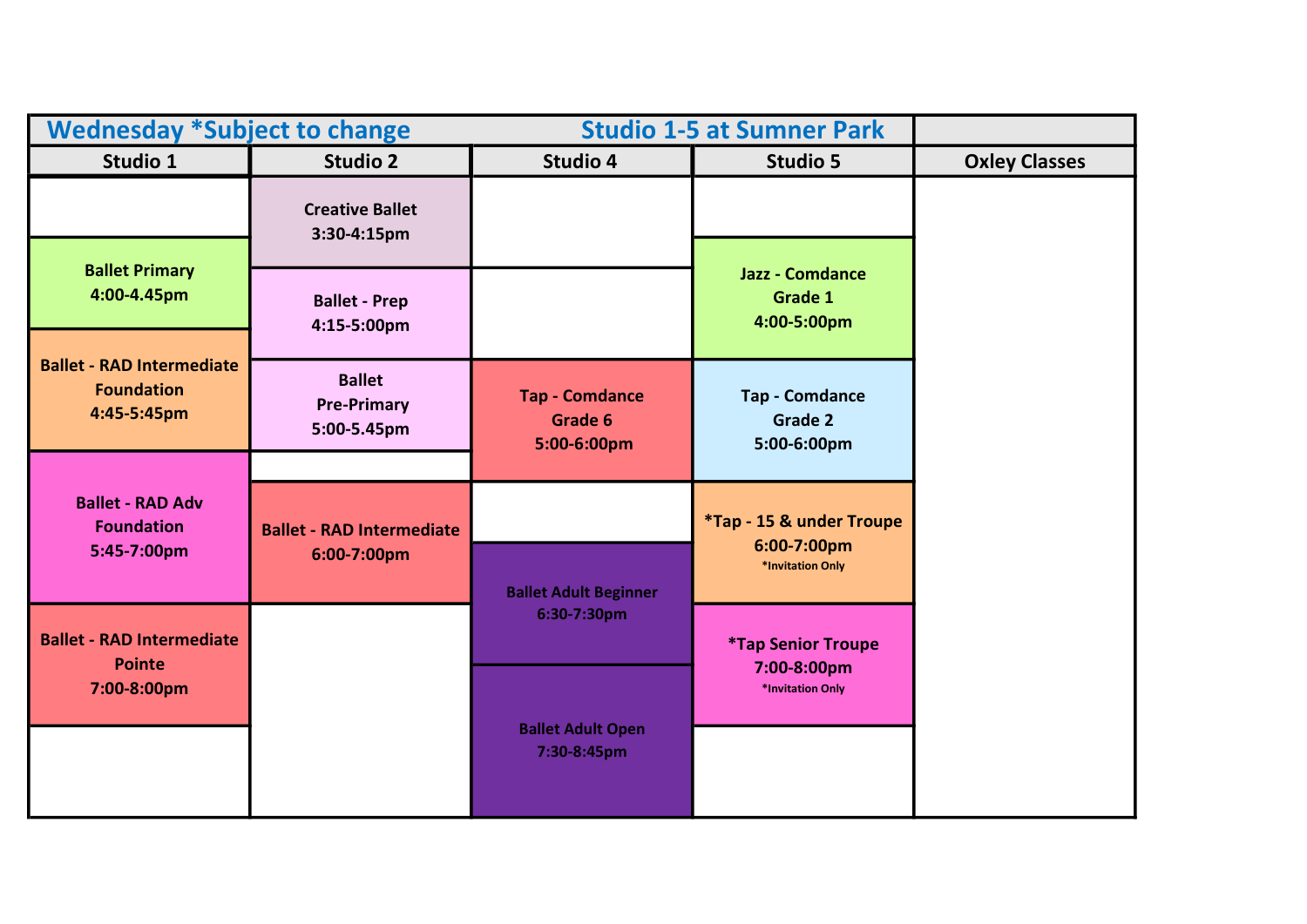| <b>Thursday *Subject to change</b>                                                                                                   |                 |                                           | <b>Studio 1-5 at Sumner Park</b>                                     |                      |
|--------------------------------------------------------------------------------------------------------------------------------------|-----------------|-------------------------------------------|----------------------------------------------------------------------|----------------------|
| Studio 1                                                                                                                             | <b>Studio 2</b> | <b>Studio 4</b>                           | Studio 5                                                             | <b>Oxley Classes</b> |
|                                                                                                                                      |                 | Tap - Preliminary/Primary<br>3:45-4:30pm  | <b>Contemporary</b>                                                  |                      |
| <b>Ballet - RAD</b><br><b>Grade 5</b><br>4:00-5:30pm                                                                                 |                 | <b>Jazz - Preliminary</b><br>4:30-5:15pm  | $8-9$ yrs<br>4:15-5:00pm                                             |                      |
| <b>Ballet - RAD Intermediate</b><br><b>Foundation</b><br>5:30-6:30pm<br><b>Ballet - RAD Intermediate</b><br><b>Foundation Pointe</b> |                 | <b>Jazz - Primary</b><br>$5:15 - 6:00$ pm | Contemporary<br><b>Junior</b><br>5:00-6:00pm                         |                      |
|                                                                                                                                      |                 |                                           | <b>Contemporary</b><br><b>Sub Intermediate</b><br>6:00-7:00pm        |                      |
| 6:30-7:15pm                                                                                                                          |                 |                                           | <b>Contemporary</b><br>Intermediate/<br><b>Senior</b><br>7:00-8:00pm |                      |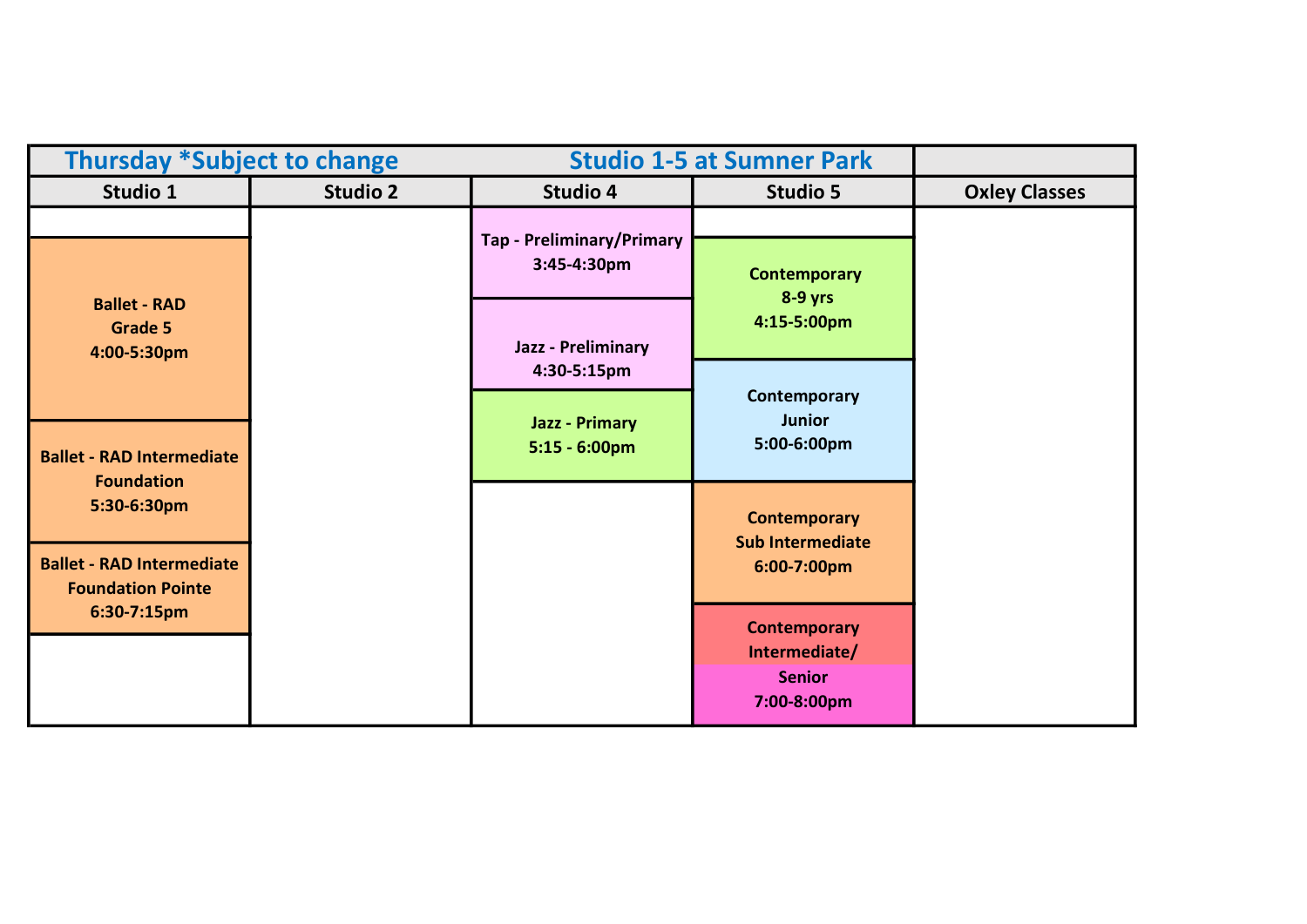| <b>Friday*Subject to change</b>                                         |                 |                                                            | <b>Studio 1-5 at Sumner Park</b>                     |                      |
|-------------------------------------------------------------------------|-----------------|------------------------------------------------------------|------------------------------------------------------|----------------------|
| Studio 1                                                                | <b>Studio 2</b> | <b>Studio 4</b>                                            | Studio 5                                             | <b>Oxley Classes</b> |
| <b>Acro Mini/</b><br><b>Sub Junior</b><br>$4:15 - 5:00$                 |                 |                                                            | <b>Aerial Junior</b><br>4:00-5:00pm                  |                      |
| <b>Acro Junior</b><br>5:00-6:00pm                                       |                 | <b>Hip Hop Sub-Junior</b><br>5:00-5:45pm                   | <b>Aerial</b><br>Sub-Intermediate<br>5:00-6:00pm     |                      |
| Acro Sub Intermediate/<br>Intermediate/<br><b>Senior</b><br>6:00-7:00pm |                 | Hip Hop Junior/<br><b>Sub Intermediate</b><br>5:45-6:45 pm | Aerial Intermediate/<br><b>Senior</b><br>6:00-7:00pm |                      |